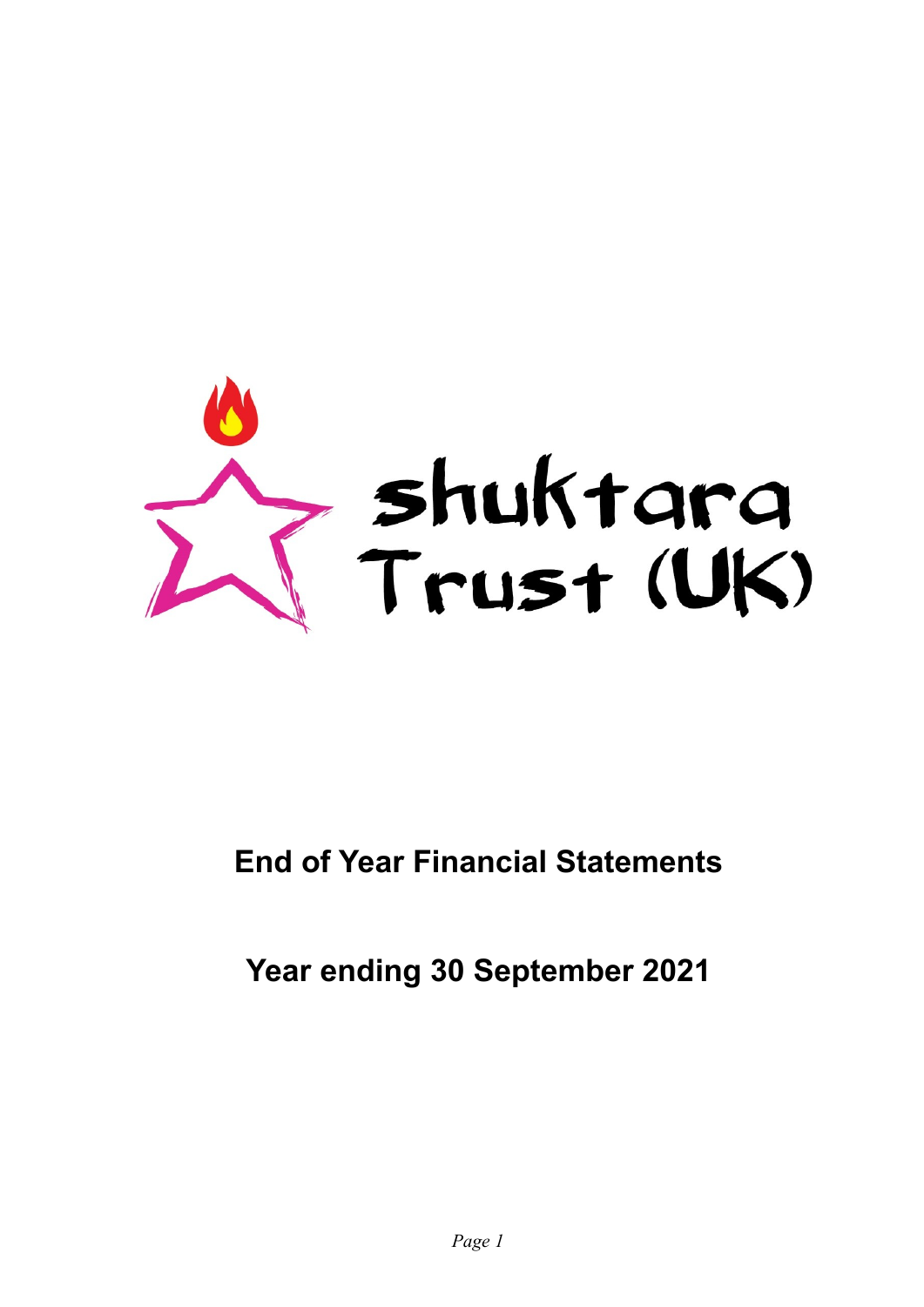#### • **Introduction**

Although 2020-2021 saw a small increase in income, expenditure was exceeded by £60,000. This was due to shuktara and Shuktara Cakes, Kolkata receiving a total maintenance payment from Shuktara Trust UK (STUK) of £117,600 to cover a period of six quarters: December 2020 to February 2021; March to May 2021; June to August 2021; September to November 2021 December 2021 to February 2022 and March to May 2022.

The shuktara management decided that a single annual payment for maintenance was sensible now that all donations coming from outside India have to be paid into the charity's FCRA account with the State Bank of India, New Delhi. Both STUK and shuktara are aware that permission for transferring donations can change. So in May 2021 a payment of £78,650 was made which covered running costs to May 2022. It was decided to transfer the balance of £78,400 held with COIF/CCLA bank to cover this payment to shuktara and this bank account is now closed.

The February '21 payment was £22,700 which included £7K to cover the cost of moving Shuktara Cakes Bakery from its rented site to the ground floor of Anna Bari as well as covering roof repairs there. Relocating the bakery has made travel for shuktara's young men working there much easier as well as saving rental costs.

During the following year STUK and the team in shuktara, Kolkata are fundraising to purchase a property and cover running costs in which Shuktara Cakes will run a café to sell their French Patisserie. It will be a place created and staffed by the young people of shuktara. The idea of the café is to provide work which builds confidence, independence and self-esteem for those with disabilities from shuktara and Kolkata more broadly.

Total reserves stand at £206,385.

#### **Statement of Financial Activities**

|                                                         | <b>Unrestricted</b><br>funds | <b>Restricted</b><br>funds | <b>Endowment</b><br>funds | Total<br>funds | <b>Prior</b> year<br>total funds |
|---------------------------------------------------------|------------------------------|----------------------------|---------------------------|----------------|----------------------------------|
| <b>Incoming resources</b>                               |                              |                            |                           |                |                                  |
| Incoming resources from generated funds                 |                              |                            |                           |                |                                  |
| Voluntary income                                        | 63,637                       |                            |                           | 63,637         | 56,698                           |
| Activities for generating funds                         |                              |                            |                           |                | 152                              |
| Investment income                                       | 1,728                        |                            |                           | 1,728          | 2,880                            |
| Incoming resources from charitable activities           |                              |                            |                           |                |                                  |
| Other incoming resources                                | 5,053                        |                            |                           | 5,053          | 6,199                            |
| <b>Total income</b>                                     | 70,419                       |                            |                           | 70,419         | 65,930                           |
| <b>Resources used</b>                                   |                              |                            |                           |                |                                  |
| Costs of generating funds                               |                              |                            |                           |                |                                  |
| Costs of generating voluntary income                    | 216                          |                            |                           | 216            | 216                              |
| Investment management costs                             |                              |                            |                           |                |                                  |
| Charitable activities                                   | 130,130                      |                            |                           | 130,130        | 82,512                           |
| Governance costs                                        | 75                           |                            |                           | 75             | 101                              |
| <b>Total expenditure</b>                                | 130,421                      |                            |                           | 130,421        | 82,830                           |
| Net income / (expenditure) resources before<br>transfer | (60, 001)                    |                            |                           | (60, 001)      | (16, 899)                        |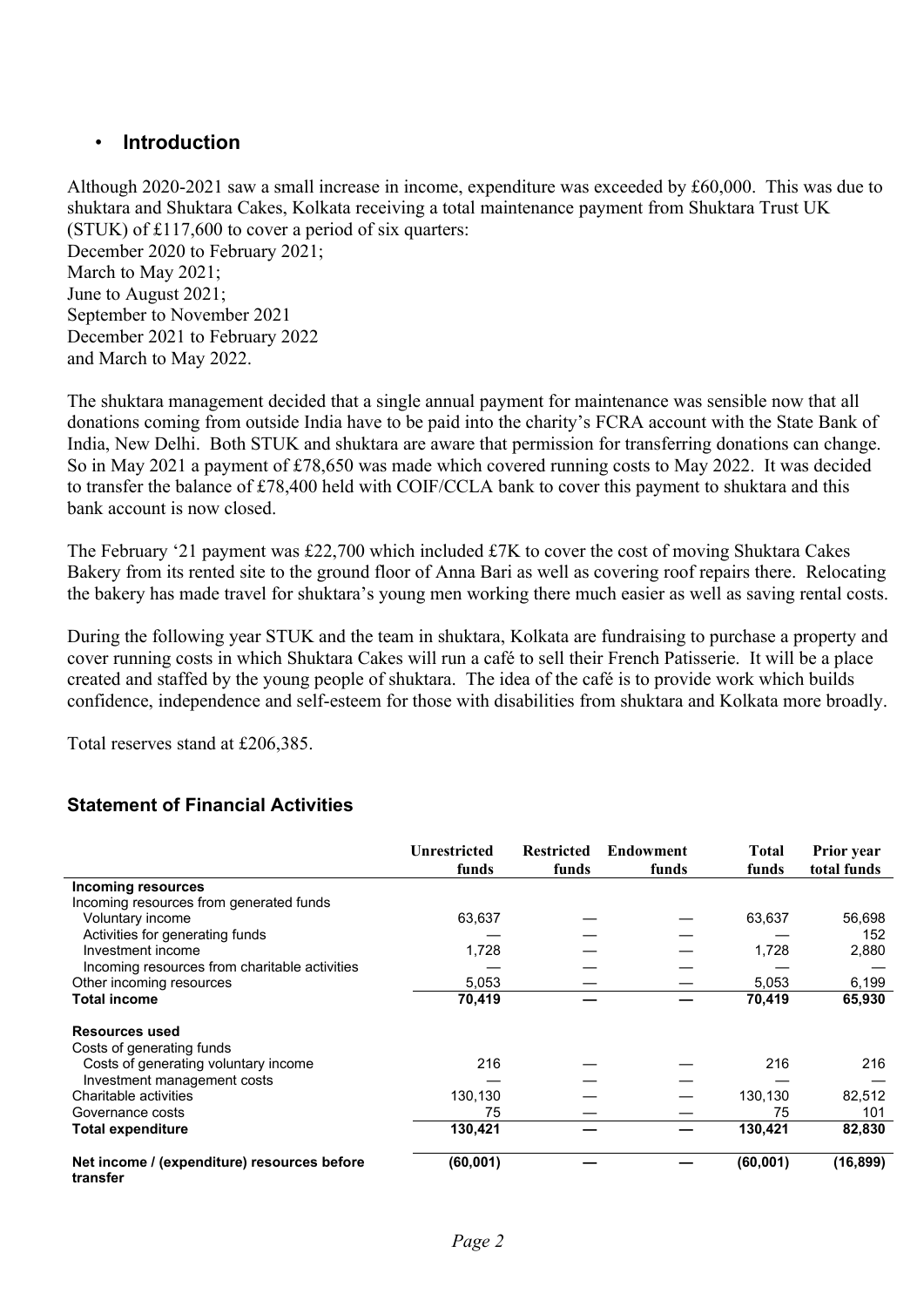| <b>Transfers</b>                                      |           |  |           |           |
|-------------------------------------------------------|-----------|--|-----------|-----------|
| Gross transfers between funds - in                    |           |  |           |           |
| Gross transfers between funds - out                   |           |  |           |           |
| Other recognised gains / losses                       |           |  |           |           |
| Gains / losses on investment assets                   |           |  |           |           |
| Gains on revaluation, fixed assets, charity's own use |           |  |           |           |
| Net movement in funds                                 | (60, 001) |  | (60, 001) | (16, 899) |
| <b>Total funds brought forward</b>                    | 266,386   |  | 266,386   | 283,286   |
| <b>Total funds carried forward</b>                    | 206,385   |  | 206,385   | 266,386   |
| <b>Represented by</b>                                 |           |  |           |           |
| Unrestricted                                          |           |  |           |           |
| Cafe                                                  |           |  |           |           |
| General fund                                          | 194,346   |  | 194,346   | 254,698   |
| <b>Designated</b>                                     |           |  |           |           |
| Cafe                                                  | 100       |  | 100       |           |
| Lula Bari                                             | 11,938    |  | 11,938    | 11,688    |

## **Balance sheet**

| <b>Class and code</b> | <b>Description</b>          | This year | Last year |
|-----------------------|-----------------------------|-----------|-----------|
|                       |                             |           |           |
| <b>Fixed assets</b>   |                             |           |           |
| 1402                  | Office equipment            | 406       | 406       |
|                       | <b>Total Fixed assets</b>   | 406       | 406       |
| <b>Current assets</b> |                             |           |           |
| 1502                  | Santander UK plc            | 35,970    | 19,295    |
| 1504                  | COIF/CCLA 026320002C CLOSED |           | 78,394    |
| 15041                 | Cambridge & Counties Bank   | 87,207    | 86,316    |
| 15042                 | Hampshire Trust Bank        | 82,801    | 81,973    |
|                       | <b>Total Current assets</b> | 205,978   | 265,980   |
| <b>Reserves</b>       |                             |           |           |
|                       | Excess / (deficit) to date  | (60,001)  | (16, 899) |
| Z01                   | Starting balances           | 266,386   | 283,286   |
|                       | <b>Total Reserves</b>       | 206,385   | 266,386   |
|                       |                             |           |           |
|                       | <b>Represented by funds</b> |           |           |
|                       | Unrestricted                | 194,346   | 254,698   |
|                       | Designated                  | 12,038    | 11,688    |
|                       | Restricted                  |           |           |
|                       | Endowment                   |           |           |
|                       | <b>Total</b>                | 206,385   | 266,386   |

## **Statement of assets and liabilities**

|                               | This year | Last vear |
|-------------------------------|-----------|-----------|
| <b>Tangible assets</b>        |           |           |
| <b>Office equipment</b>       |           |           |
| General fund (Unrestricted) - | 406       | 406       |
|                               | 406       | 406       |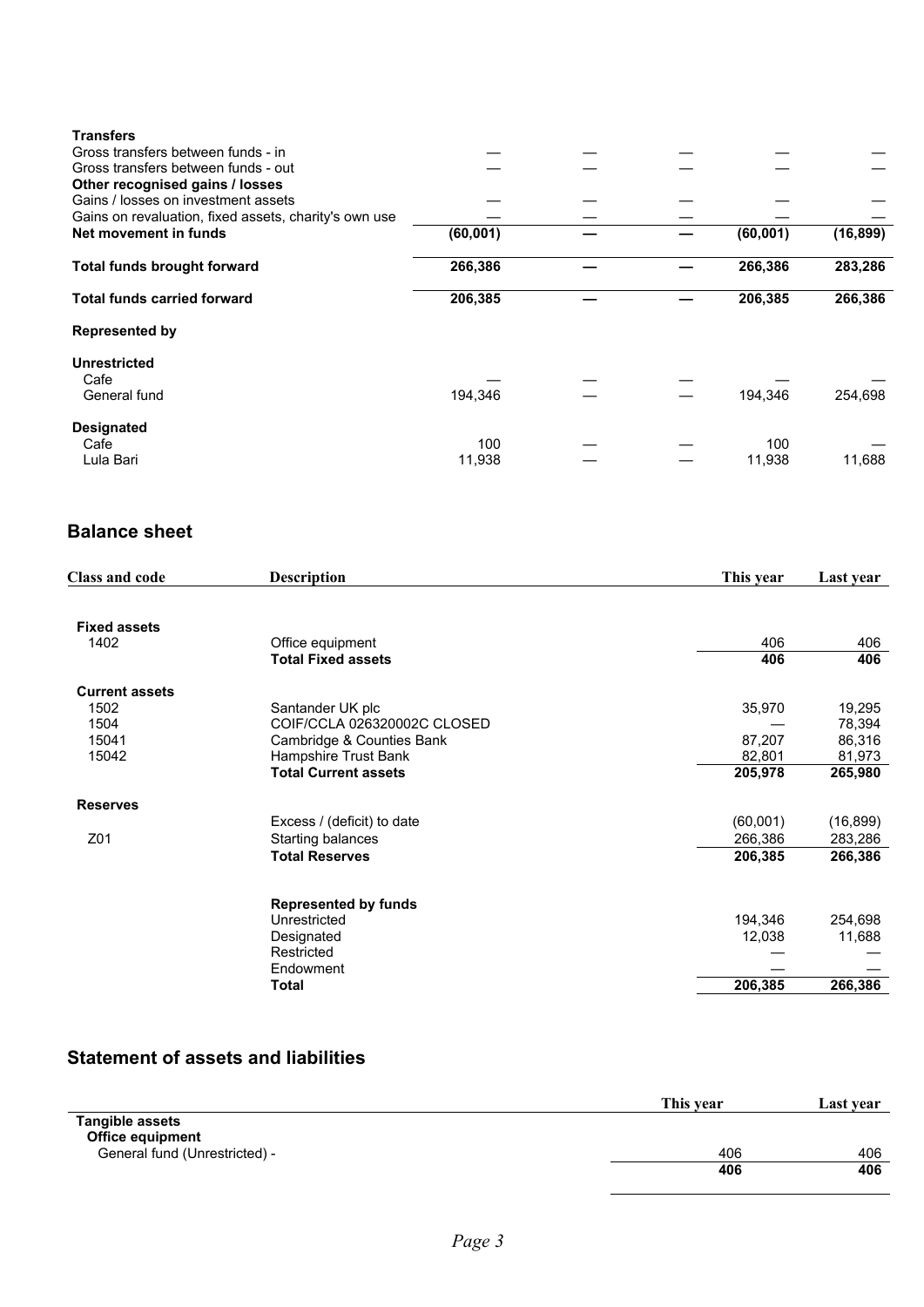|                                              | <b>Total for Tangible assets</b>   | 406     | 406     |
|----------------------------------------------|------------------------------------|---------|---------|
| Cash at bank and in hand<br>Santander UK plc |                                    |         |         |
| General fund (Unrestricted) -                |                                    | 33,931  | 17,607  |
| Lula Bari (Designated) -                     |                                    | 1,938   | 1,688   |
| Cafe (Designated) -                          |                                    | 100     |         |
|                                              |                                    | 35,970  | 19,295  |
| COIF/CCLA 026320002C CLOSED                  |                                    |         |         |
| General fund (Unrestricted) -                |                                    |         | 78,394  |
|                                              |                                    |         | 78,394  |
| <b>Cambridge &amp; Counties Bank</b>         |                                    |         |         |
| General fund (Unrestricted) -                |                                    | 77,207  | 76,316  |
| Lula Bari (Designated) -                     |                                    | 10,000  | 10,000  |
|                                              |                                    | 87,207  | 86,316  |
| <b>Hampshire Trust Bank</b>                  |                                    |         |         |
| General fund (Unrestricted) -                |                                    | 82,801  | 81,973  |
|                                              | Total for Cash at bank and in hand | 205,978 | 265,980 |
|                                              | <b>Grand total</b>                 | 206,385 | 266,386 |

# **Fund movement by type**

|                        |                               | <b>Opening</b> | Incoming | Outgoing | <b>Transfers Gains/losses</b> | <b>Closing</b> |
|------------------------|-------------------------------|----------------|----------|----------|-------------------------------|----------------|
| General - General fund |                               |                |          |          |                               |                |
| Unrestricted           |                               | 254.698        | 70.069   | 130,421  |                               | 194,346        |
|                        | <b>Sub-total for General</b>  | 254,698        | 70,069   | 130,421  |                               | 194,346        |
| LulaBari - Lula Bari   |                               |                |          |          |                               |                |
| Designated             |                               | 11.688         | 250      |          |                               | 11,938         |
|                        | <b>Sub-total for LulaBari</b> | 11,688         | 250      |          |                               | 11,938         |
| Cafe - Cafe            |                               |                |          |          |                               |                |
| Unrestricted           |                               |                |          |          |                               |                |
| Designated             |                               |                | 100      |          |                               | 100            |
|                        | <b>Sub-total for Cafe</b>     |                | 100      |          |                               | 100            |
|                        | <b>Grand total</b>            | 266.386        | 70.419   | 130.421  |                               | 206,385        |

# **Analysis of income and expenditure**

|  |                                                        | Total |           |
|--|--------------------------------------------------------|-------|-----------|
|  | Unrestricted Designated Restricted Endowment This year |       | Last vear |

#### **INCOME AND ENDOWMENTS**

#### **Incoming resources from generated funds - Voluntary income**

| 1101 - GA Donations           | 16.280 | 350 |  | 16.630 | 23,648 |
|-------------------------------|--------|-----|--|--------|--------|
| 1104 - Income from Founders   |        |     |  |        |        |
| 1106 - Income from patrons    |        |     |  |        |        |
| 1108 - Non GA Donations       | 34.947 |     |  | 34.947 | 17.521 |
| 1109 - Income via Justgiving  | 6.146  |     |  | 6.146  | 10,955 |
| 11091 - Virginmoney Giving    |        |     |  |        | 25     |
| 1110 - Income from the public |        |     |  |        | 26     |
| 1111 - Income via PayPal      | 3,266  |     |  | 3.266  | 2,958  |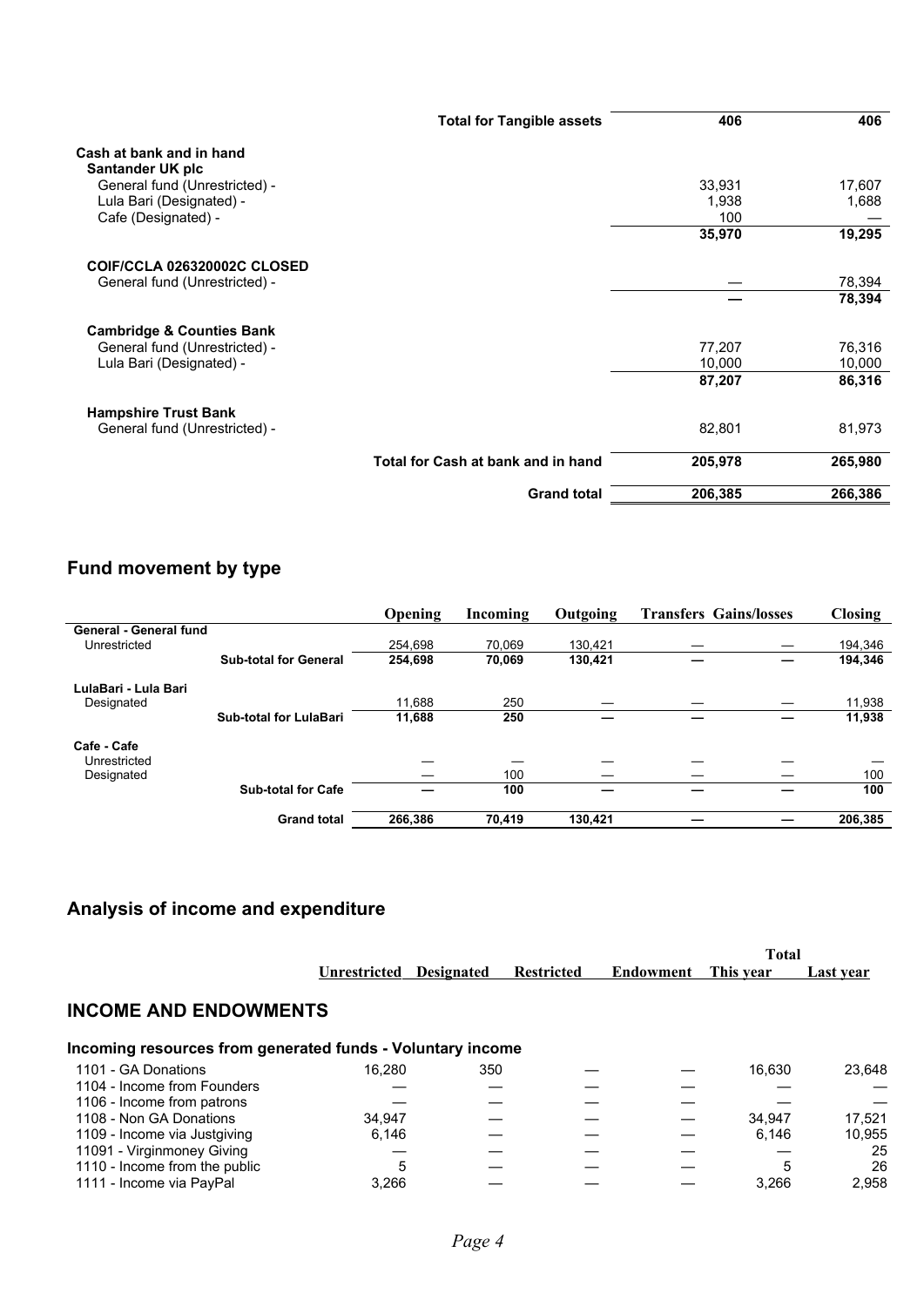| 33     |     |  | 33     | 63     |
|--------|-----|--|--------|--------|
| 23     |     |  | 23     |        |
|        |     |  |        |        |
|        |     |  |        |        |
|        |     |  |        |        |
| 84     |     |  | 84     |        |
|        |     |  |        |        |
|        |     |  |        |        |
| 2.500  |     |  | 2.500  | 1,500  |
|        |     |  |        |        |
|        |     |  |        |        |
|        |     |  |        |        |
| 63.287 | 350 |  | 63.637 | 56.698 |
|        |     |  |        |        |

#### **Incoming resources from generated funds - Activities for generating funds**

| 1124 - Trading income               |  |  |      |
|-------------------------------------|--|--|------|
| 1128 - Sale of goods                |  |  |      |
| 1136 - income from jumble sales     |  |  |      |
| 1138 - Income from concerts         |  |  |      |
| 1140 - Sales of donated goods       |  |  | 152. |
| 1142 - Sales of bought in goods     |  |  |      |
| 1144 - Services provided            |  |  |      |
| 1146 - Income from licensing        |  |  |      |
| 1148 - Lettings of non inv property |  |  |      |
| Total                               |  |  | 152  |

#### **Incoming resources from generated funds - Investment income**

| 1150 - Income from inv assets |             |      |  |      |       |
|-------------------------------|-------------|------|--|------|-------|
| 1152 - Dividends income       |             |      |  |      |       |
| 1154 - Interest income        |             | .728 |  | .728 | 2,880 |
| 1156 - Income from rents      |             |      |  |      |       |
|                               | $\tau$ otal | 728  |  | 728  | 2.880 |

#### **Incoming resources from generated funds - Incoming resources from charitable activities**

| 1112 - Income from government<br>bodies |        |     |  |        |        |
|-----------------------------------------|--------|-----|--|--------|--------|
| 1126 - Service agreements               |        |     |  |        |        |
| 1130 - Income from services             |        |     |  |        |        |
| 1132 - Lettings of non inv property     |        |     |  |        |        |
| 1134 - Trading inc from authorities     |        |     |  |        |        |
| Total                                   |        |     |  |        |        |
| Other incoming resources                |        |     |  |        |        |
| 1158 - Gain-disposal of fixed asset     |        |     |  |        |        |
| 1159 - Tax recovered                    | 5,053  |     |  | 5,053  | 6,199  |
| 1160 - Refund of Incorrect Debit        |        |     |  |        |        |
| 1161 - Returned payment from Kamal      |        |     |  |        |        |
| Kantha Kolka                            |        |     |  |        |        |
| Total                                   | 5,053  |     |  | 5,053  | 6,199  |
| <b>INCOME TOTAL</b>                     | 70,069 | 350 |  | 70,419 | 65,930 |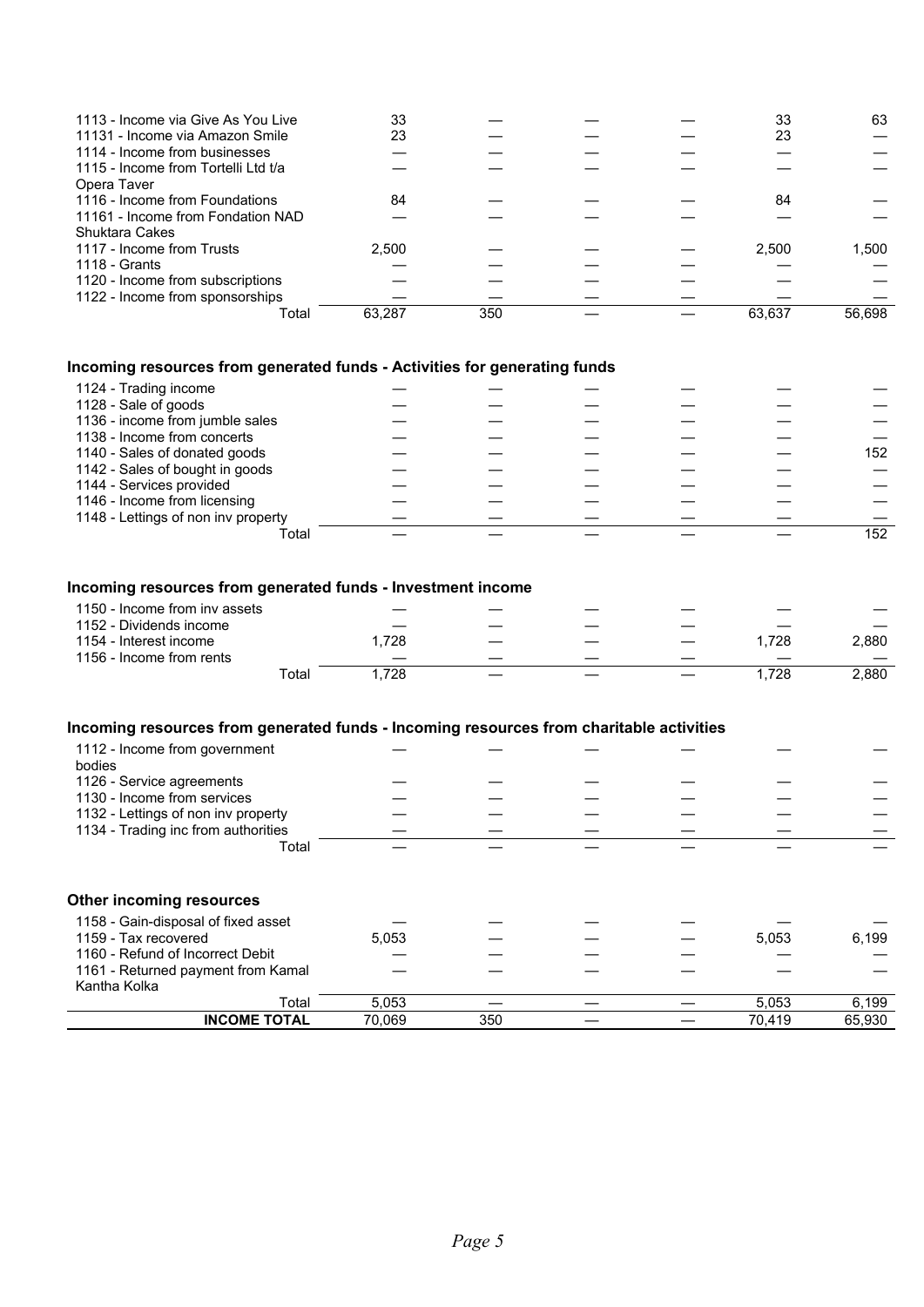## **EXPENDITURE**

| Costs of generating funds - Costs of generating voluntary income |                 |     |  |                 |           |
|------------------------------------------------------------------|-----------------|-----|--|-----------------|-----------|
| 1302 - Cost of raising funds                                     |                 |     |  |                 |           |
| 1304 - Agents costs                                              |                 |     |  |                 |           |
| 1305 - Just Giving Website                                       | 216             |     |  | 216             | 216       |
| 13051 - Virgin Money Giving                                      |                 |     |  |                 |           |
| 1306 - Fundraising publicity costs                               |                 |     |  |                 |           |
| Total                                                            | 216             |     |  | 216             | 216       |
| Costs of generating funds - Investment management costs          |                 |     |  |                 |           |
| 1308 - Investment management                                     |                 |     |  |                 |           |
| Total                                                            |                 |     |  |                 |           |
| <b>Charitable activities</b>                                     |                 |     |  |                 |           |
| 1310 - Capital maintenance                                       |                 |     |  |                 |           |
| 1312 - Grants to institutions                                    |                 |     |  |                 |           |
| 1313 - Shuktara India                                            | 117,600         |     |  | 117,600         | 65,250    |
| 13131 - Kamal Kantha Kolkata                                     |                 |     |  |                 |           |
| 1314 - Grants to individuals                                     |                 |     |  |                 |           |
| 1315 - D Earp Salary & Expenses                                  | 6,000           |     |  | 6,000           | 10,000    |
| 1316 - Supply of services                                        | 6,380           |     |  | 6,380           | 6,960     |
| 1318 - Supply of goods                                           |                 |     |  |                 |           |
| 1326 - Office costs                                              | 150             |     |  | 150             | 202       |
| 1328 - Communications costs                                      |                 |     |  |                 | 100       |
| 1340 - Depreciation                                              |                 |     |  |                 |           |
| Total                                                            | 130,130         |     |  | 130,130         | 82,512    |
| <b>Governance costs</b>                                          |                 |     |  |                 |           |
| 1320 - Audit costs                                               |                 |     |  |                 |           |
| 1321 - Bank Charges                                              | 75              |     |  | 75              | 101       |
| 1322 - Legal advice                                              |                 |     |  |                 |           |
| 1323 - Unpaid cheque                                             |                 |     |  |                 |           |
| 1324 - Preparing accounts                                        |                 |     |  |                 |           |
| 1325 - Over payment                                              |                 |     |  |                 |           |
| 13251 - Incorrect Debit                                          |                 |     |  |                 |           |
| Total                                                            | $\overline{75}$ |     |  | $\overline{75}$ | 101       |
| <b>EXPENDITURE TOTAL</b>                                         | 130,421         |     |  | 130,421         | 82,830    |
| <b>GRAND TOTAL</b>                                               | (60, 351)       | 350 |  | (60,001)        | (16, 899) |
|                                                                  |                 |     |  |                 |           |

## • **Conclusion**

**Total Reserves** in all funds at 30 September 2021 stands at **£206,385**.

**Total Receipts** received during 2020/2021 were **£70,419**

#### **Total Payments** amounted to **£130,421**

Once again STUK has not actively promoted any fundraising projects, being very much aware of the financial effect on people due to Covid-19. During 2022 we will be actively fundraising for the charity and the